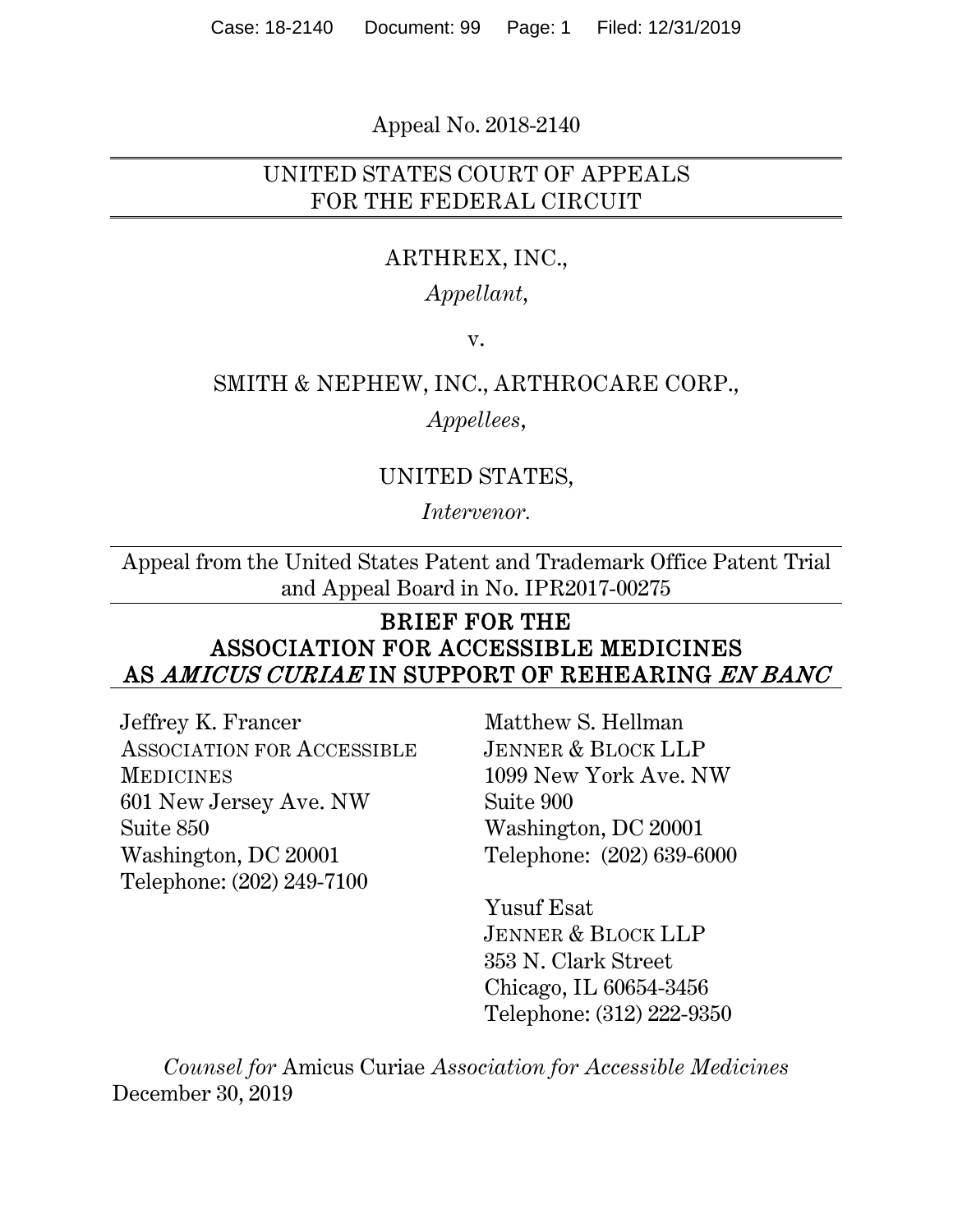# CERTIFICATE OF INTEREST

Counsel for *amicus curiae* Association for Accessible Medicines certifies:

1. The full name of every party or amicus represented by me is:

Association for Accessible Medicines

2. The name of the real party in interest (if the party named in the caption is not the real party in interest) represented by me is:

See above.

3. All parent corporations and any publicly held companies that own 10 percent or more of the stock of the amicus curiae represented by me are:

Not applicable.

4. The names of all law firms and the partners or associates that appeared for the amicus curiae now represented by me in the trial court or agency or are expected to appear in this court (and who have not or will not enter an appearance in this case) are:

Not applicable.

5. The title and number of any case known to counsel to be pending in this or any other court or agency that will directly affect or be directly affected by this court's decision in the pending appeal is:

There are no pending cases involving the patent-in-suit known to me. However, numerous cases will be affected by the constitutional issues raised in the pending appeal. *See, e.g.*, *Bedgear, LLC v. Fredman Bros. Furniture Co.*, 783 F. App'x 1029, 1030 (Fed. Cir. 2019) (Dyk, J., concurring) (noting that panel decision here will "requir[e] potentially hundreds of new proceedings").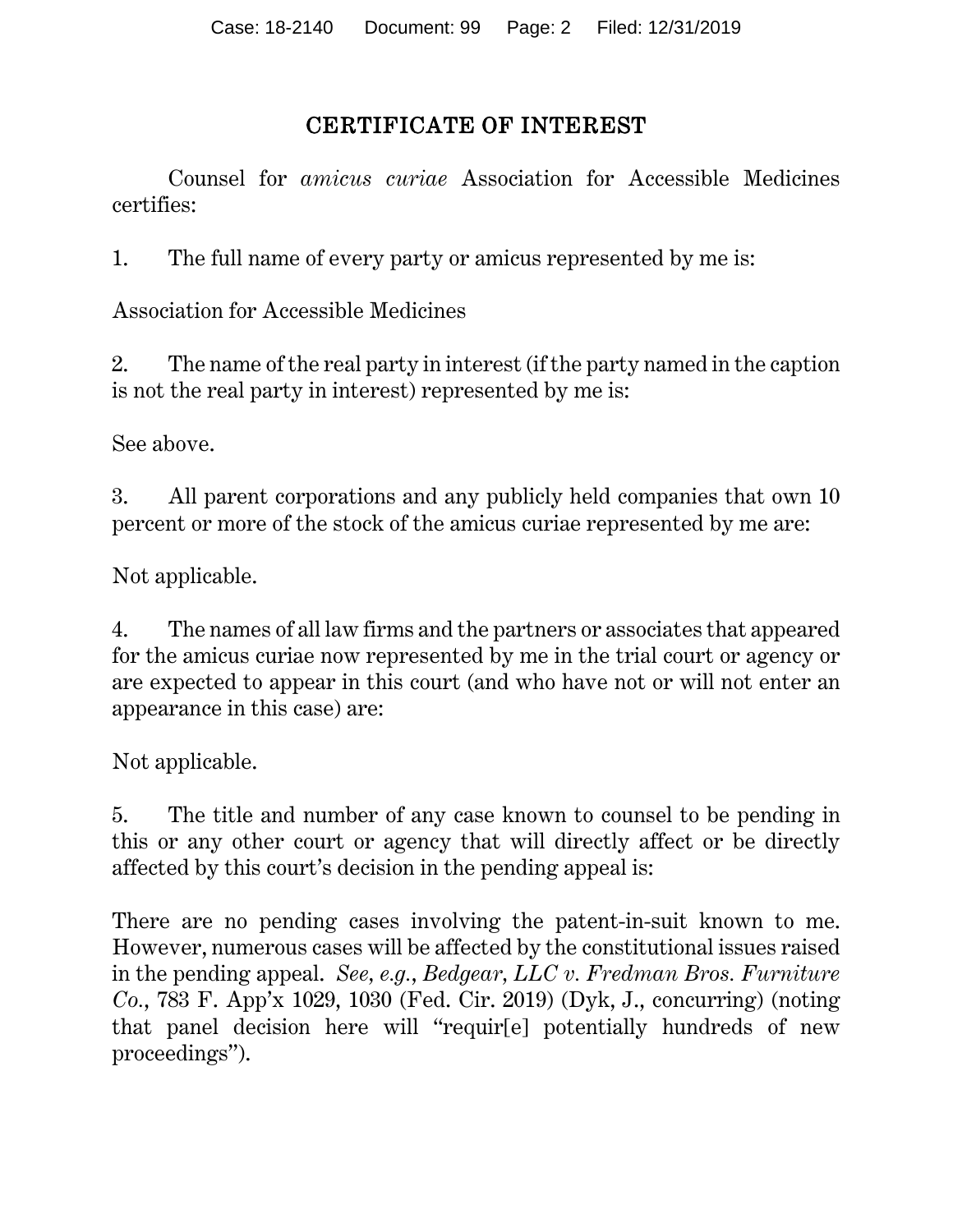/*s/ Matthew S. Hellman*

Matthew S. Hellman JENNER & BLOCK LLP 1099 New York Ave. NW, Suite 900 Washington, DC 20001 Telephone: (202) 639-6000 mhellman@jenner.com

*Counsel for* Amicus Curiae *Association for Accessible Medicines*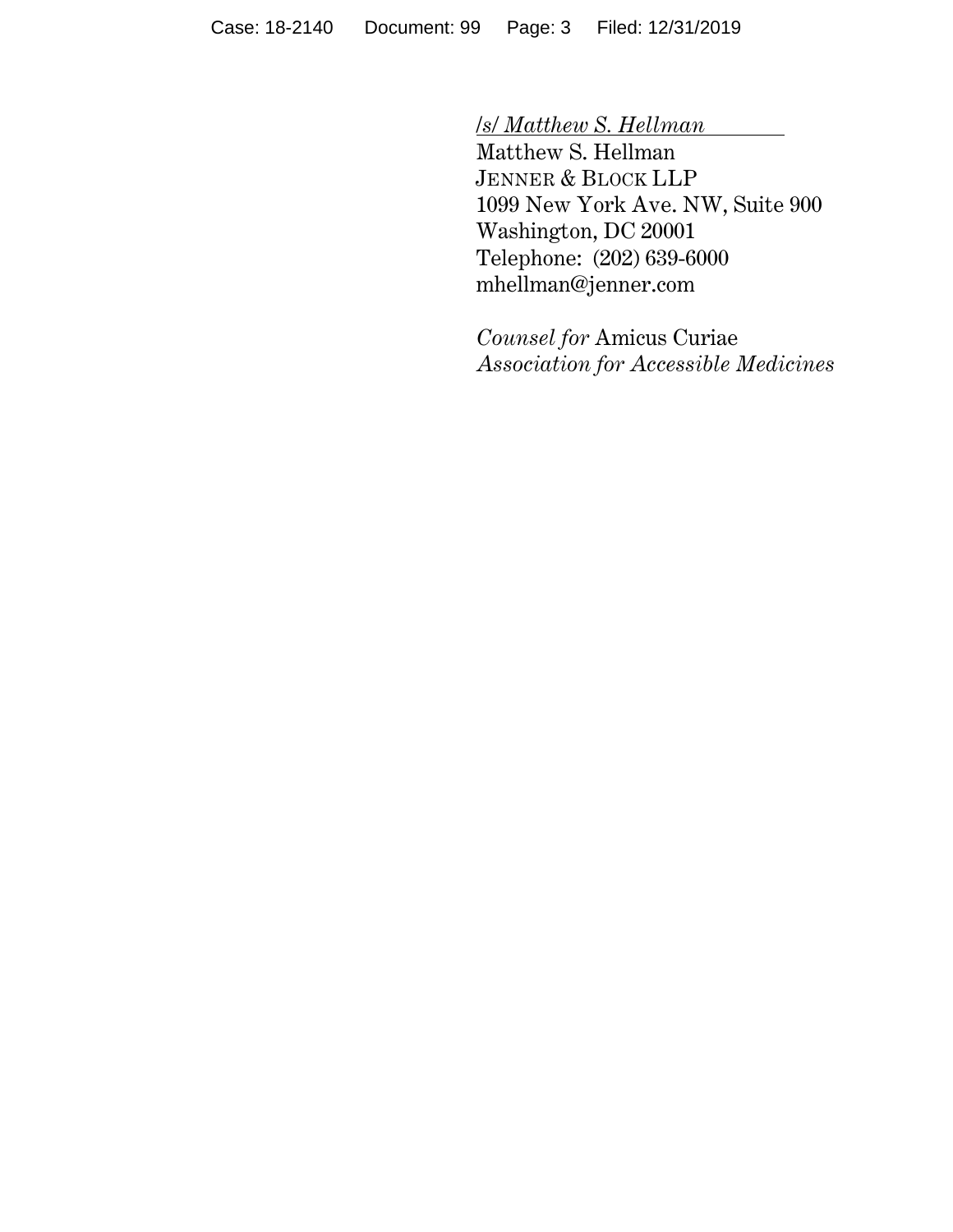# TABLE OF CONTENTS

| I.  | The Panel's Erroneous Decision Has Created Disarray And It Poses<br>Particular Harm For Manufacturers And Distributors Of Generic<br>And Biosimilar Drugs And The Patients Who Depend On Them2 |                                                              |  |
|-----|------------------------------------------------------------------------------------------------------------------------------------------------------------------------------------------------|--------------------------------------------------------------|--|
|     | Α.                                                                                                                                                                                             |                                                              |  |
|     | В.                                                                                                                                                                                             | Generic and biosimilar manufacturers, and the public, are    |  |
| II. |                                                                                                                                                                                                | Even If There Were A Constitutional Violation (And There Was |  |
|     |                                                                                                                                                                                                |                                                              |  |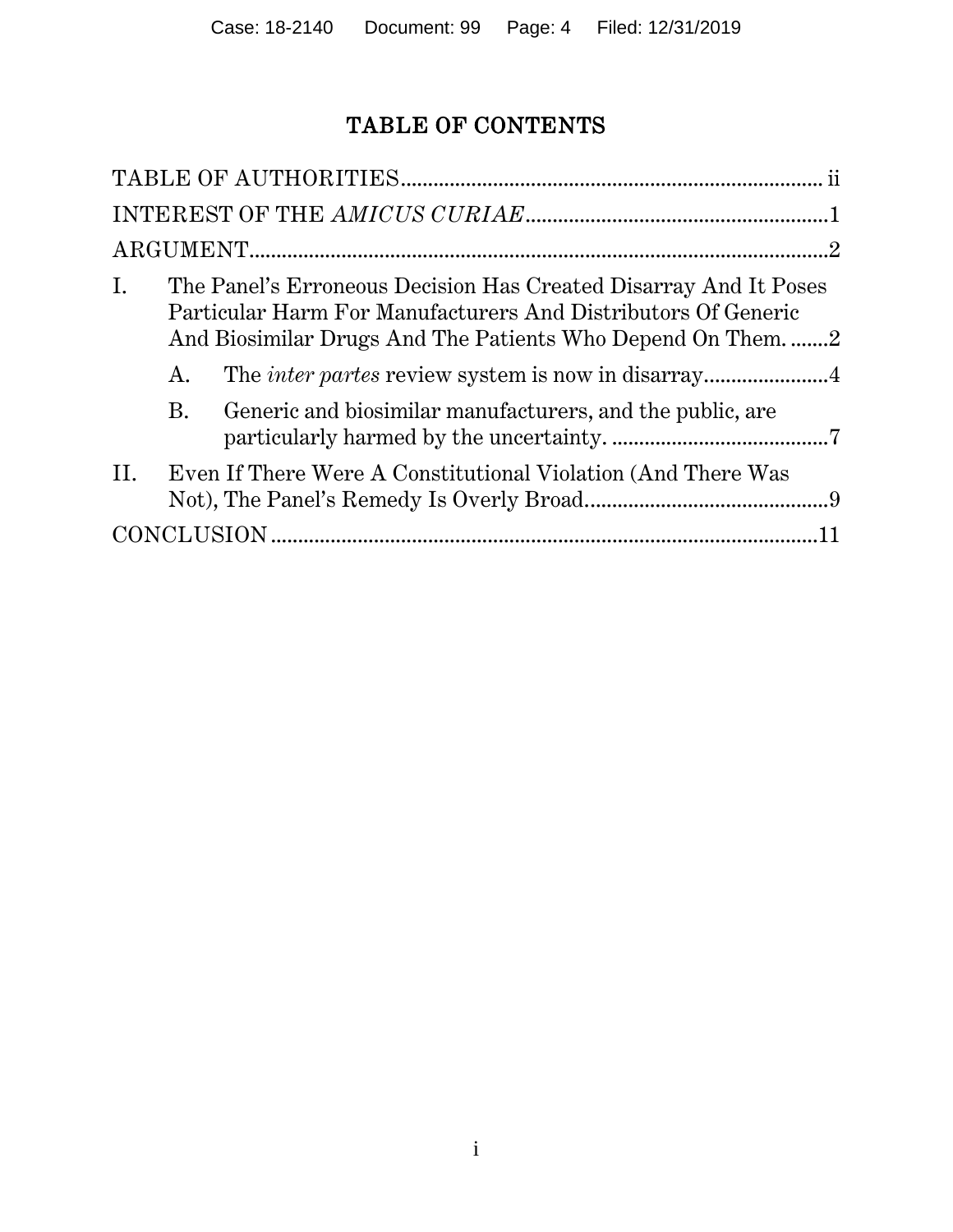# TABLE OF AUTHORITIES

# Page(s)

### <span id="page-4-0"></span>**CASES**

| Amgen Inc. v. Iancu,                                   |  |
|--------------------------------------------------------|--|
| Bedgear, LLC v. Fredman Bros. Furniture Co.,           |  |
| Customedia Techs., LLC v. Dish Network Corp.,          |  |
| Dr. Reddy's Labs., Inc. v. Horizon Pharma USA, Inc.,   |  |
| Edmond v. United States,                               |  |
| Lucia v. $SEC,$                                        |  |
| Polaris Innovations Ltd. v. Kingston Tech. Co.,        |  |
| Sanofi-Aventis Deutschland GmbH v. Mylan Pharm., Inc., |  |
| <b>STATUTES</b>                                        |  |
|                                                        |  |
|                                                        |  |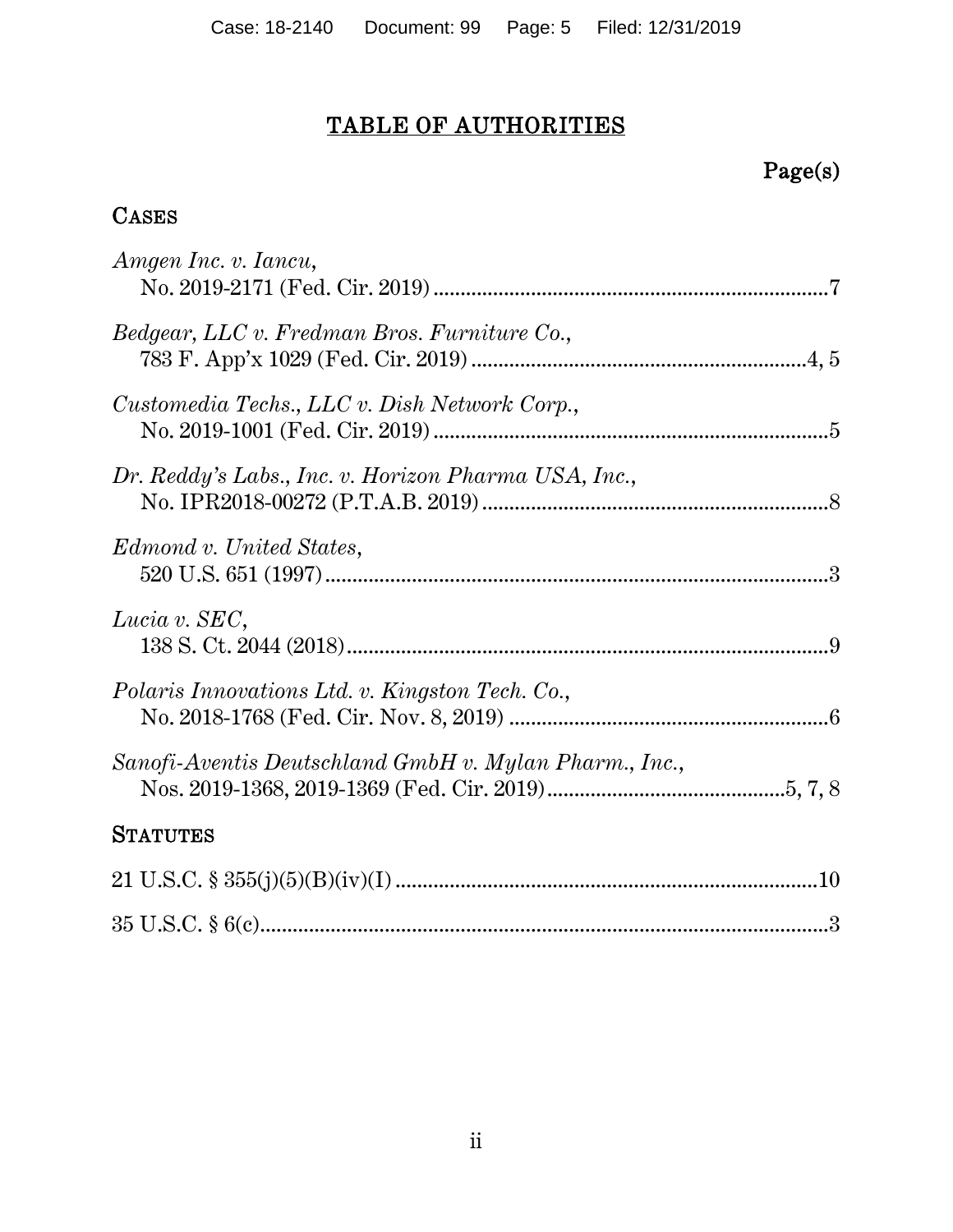# OTHER AUTHORITIES

| FDA.<br><i>Generic Competition and Drug Prices: New Evidence</i><br><b>Linking Greater Generic Competition and Lower Generic</b><br>Drug Prices (December 2019),<br><i>available at https://www.fda.gov/media/133509/download</i> 7 |  |
|-------------------------------------------------------------------------------------------------------------------------------------------------------------------------------------------------------------------------------------|--|
|                                                                                                                                                                                                                                     |  |
|                                                                                                                                                                                                                                     |  |
|                                                                                                                                                                                                                                     |  |
| IMS Institute,<br><i>Price Declines After Branded Medicines Lose Exclusivity in</i><br><i>the U.S.</i> (Jan. 2016),<br><i>available at https://www.iqvia.com/-</i><br>/media/iqvia/pdfs/institute-reports/price-declines-after-     |  |
|                                                                                                                                                                                                                                     |  |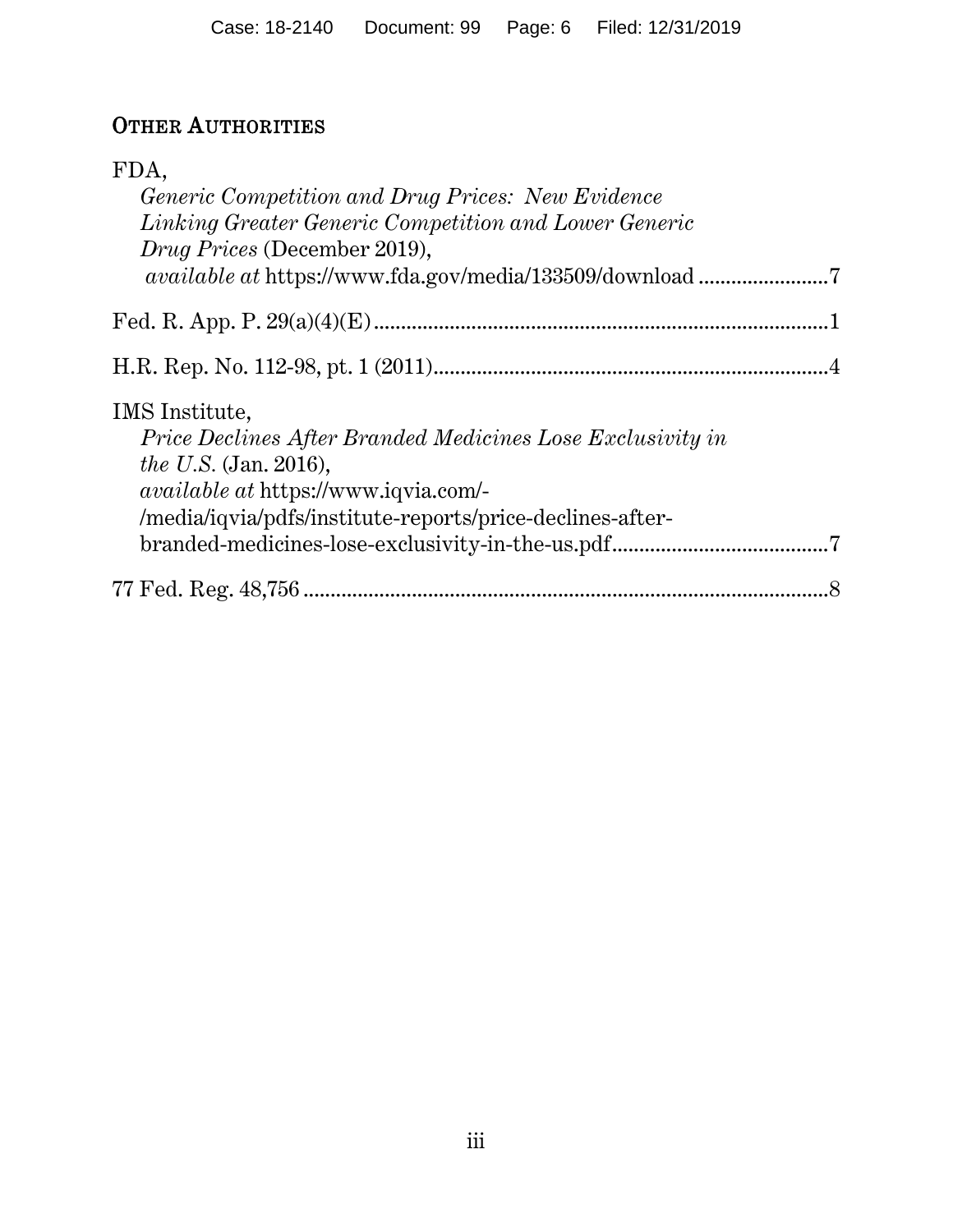#### INTEREST OF THE AMICUS CURIAE[1](#page-6-1)

<span id="page-6-0"></span>The Association for Accessible Medicines ("AAM") is a nonprofit, voluntary association representing manufacturers and distributors of generic and biosimilar medicines and bulk active pharmaceutical chemicals, as well as suppliers of other goods and services to the generic pharmaceutical industry. AAM's members provide patients with access to safe and effective generic and biosimilar medicines at affordable prices. AAM's core mission is to improve the lives of patients by providing timely access to safe, effective, and affordable prescription medicines. Generic drugs constitute 90% of all prescriptions dispensed in the United States, yet generics account for only 22% of total drug spending. AAM regularly participates in litigation as *amicus curiae*. Pursuant to Fed. R. App. P. 29(b)(3), AAM files contemporaneously herewith its unopposed motion for leave to file this amicus brief.

AAM and its members have a significant interest in the constitutional issues central to the parties' petitions for rehearing *en banc* here. AAM's

 $\overline{a}$ 

<span id="page-6-1"></span><sup>1</sup> No counsel for any party authored this brief in any part, and no party, counsel, or person other than AAM, its members, and its counsel contributed money to fund the preparation and submission of this brief. *See* Fed. R. App. P.  $29(a)(4)(E)$ .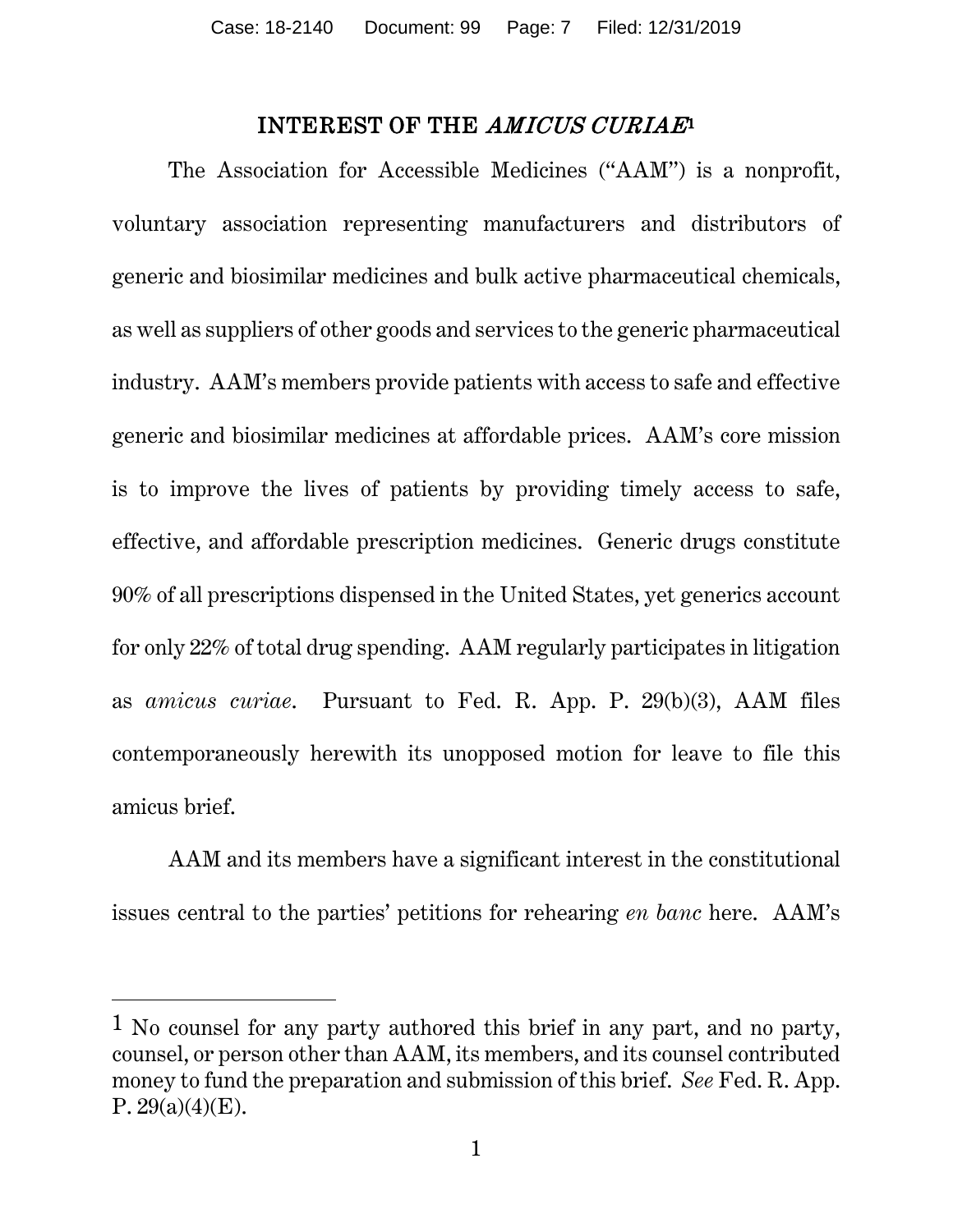members depend on fair and prompt adjudication of patent claims that seek to block their efforts to bring lower-cost drug options to patients. By casting into doubt scores of *inter partes* review ("IPR") decisions from the Patent Trial and Appeal Board ("PTAB") and requiring new proceedings, the panel's decision mires AAM's members in uncertainty and burdensome duplicative proceedings. The result will be delay in bringing cost-effective generic and biosimilar drugs to market, and increased costs for consumers. AAM believes *en banc* review is necessary to correct the panel's error and to dispel the cloud of uncertainty over the IPR system. *En banc* review here can also obviate the possibility of rehearings in other cases in this Court where patent holders are now raising various challenges to the IPR system in light of the panel's ruling. *See supra* pp. 5-8.

#### ARGUMENT

## <span id="page-7-1"></span><span id="page-7-0"></span>I. The Panel's Erroneous Decision Has Created Disarray And It Poses Particular Harm For Manufacturers And Distributors Of Generic And Biosimilar Drugs And The Patients Who Depend On Them.

The government and Smith & Nephew have ably set out the reasons why the panel's determination that Administrative Patent Judges ("APJs") are "principal officers" is incorrect, and AAM will not repeat those arguments at length here. As those parties have explained in their petitions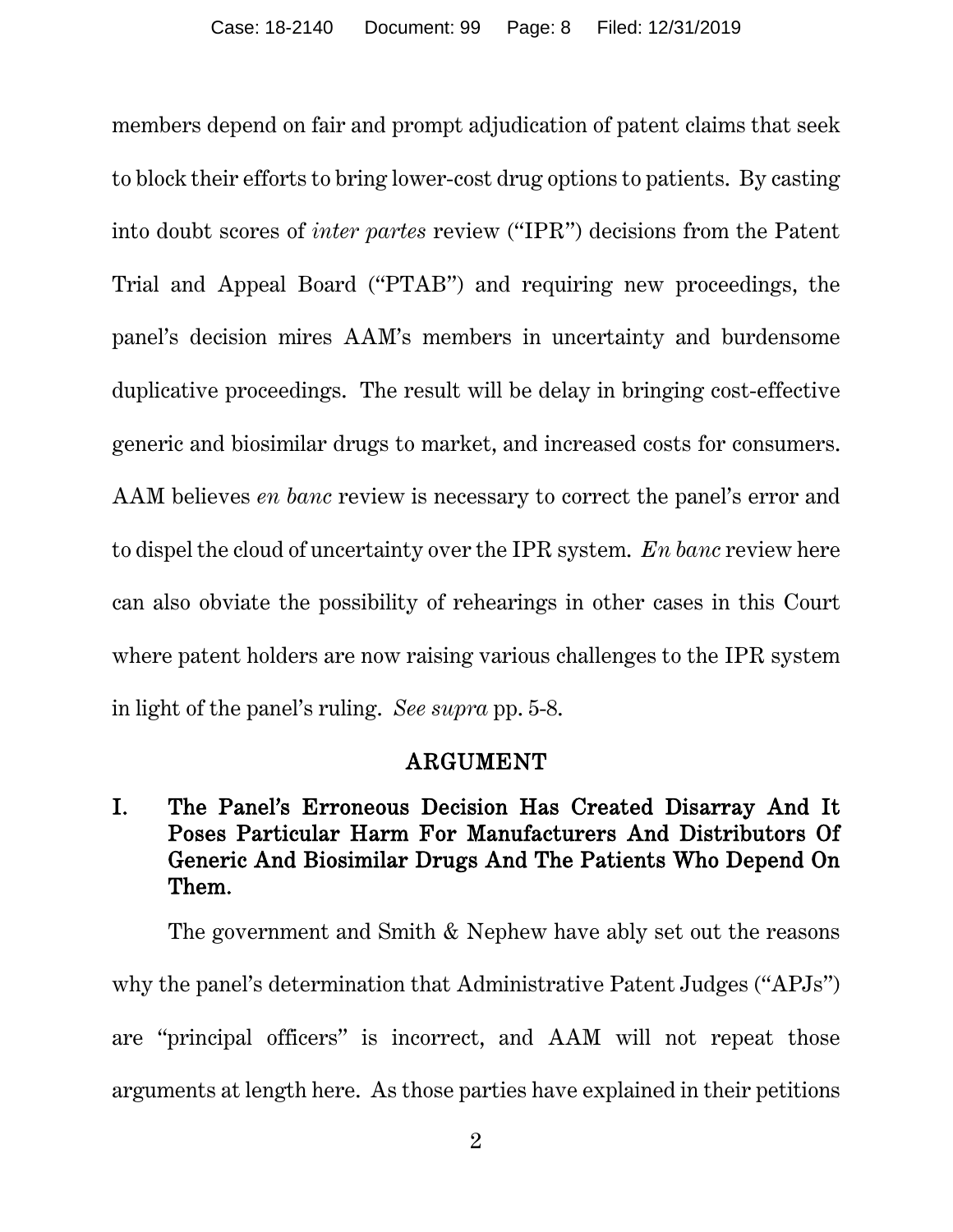for rehearing (D.I. 77 at 6-11; D.I. 79 at 8-18), the Director has, among other powers, the authority to issue guidance that APJs are bound to follow in adjudicating an IPR; the authority to decide which, if any, matters a particular APJ will handle; and the authority to terminate an APJ to "promote the efficiency of the [PTO]." D.I. 69, slip op. at 13, 15-17; 35 U.S.C. § 6(c). In light of these powers, the APJs are "inferior officers" bound to follow the Director's guidance and their appointments pass constitutional muster. *See Edmond v. United States*, 520 U.S. 651, 662-63 (1997) ("Whether one is an 'inferior' officer depends on whether he has a superior.").

AAM writes instead to emphasize the urgent need for this Court's review in light of the widespread confusion that reigns in the wake of the panel's decision and the particular harms that decision creates for the manufacturers and distributors of generic and biosimilar drugs, and ultimately for the patients who depend upon them. *En banc* review is needed to restore stability and prevent wasteful shuttling of patent challenges across the PTAB and this Court. *See* slip op. at 5 ("The issue presented today has a wide-ranging effect on property rights and the nation's economy. Timely resolution is critical to providing certainty to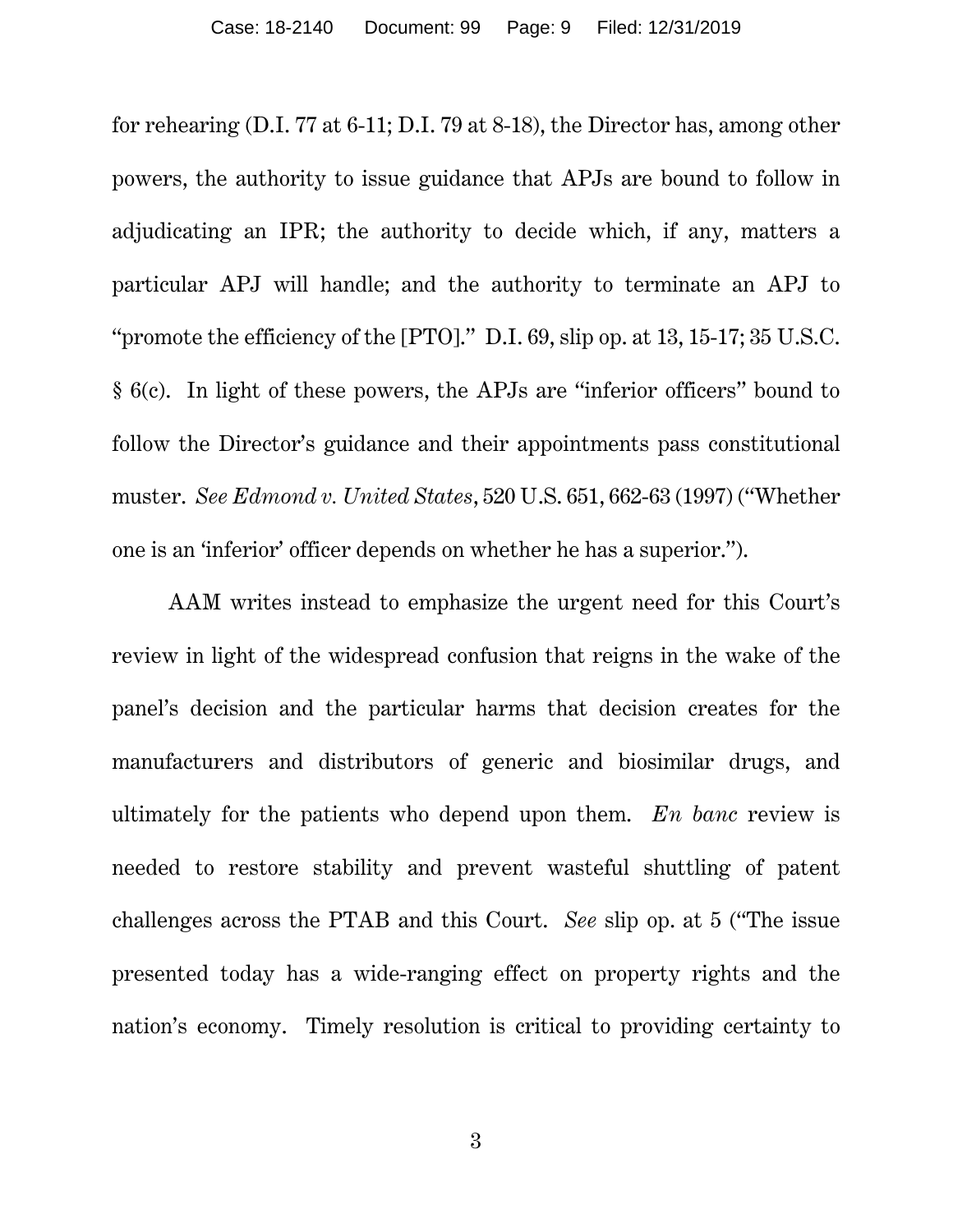rights holders and competitors alike who rely upon the *inter partes* review scheme to resolve concerns over patent rights.").

#### A. The *inter partes* review system is now in disarray.

<span id="page-9-0"></span>What was intended to be a "quick and cost effective alternative[] to litigation" (H.R. Rep. No. 112-98, pt. 1, at 48 (2011) , *as reprinted in* 2011 U.S.C.C.A.N. 67, 78) is now a quagmire. The panel prescribed that all "cases where final written decisions were issued [by the PTAB] and where litigants present an Appointments Clause challenge on appeal" are entitled to remand back to the PTAB before a new panel. Slip op. at 29. As Judge Dyk has already observed, this decision "imposes large and unnecessary burdens on the system of *inter partes* review, requiring potentially hundreds of new proceedings." *Bedgear, LLC v. Fredman Bros. Furniture Co.*, 783 F. App'x 1029, 1030 (Fed. Cir. 2019); *see also* D.I. 68, Smith & Nephew Suppl. Br. at 8-9 (describing "over 160 such IPRs" that could be undone by the panel's ruling).

These burdens will fall primarily on the shoulders of the APJs, from whom the panel has now stripped away even basic employment protections. Slip op. at 25-26. These judges will have their past work undone, and must now review for a second time patents granted by individual examiners who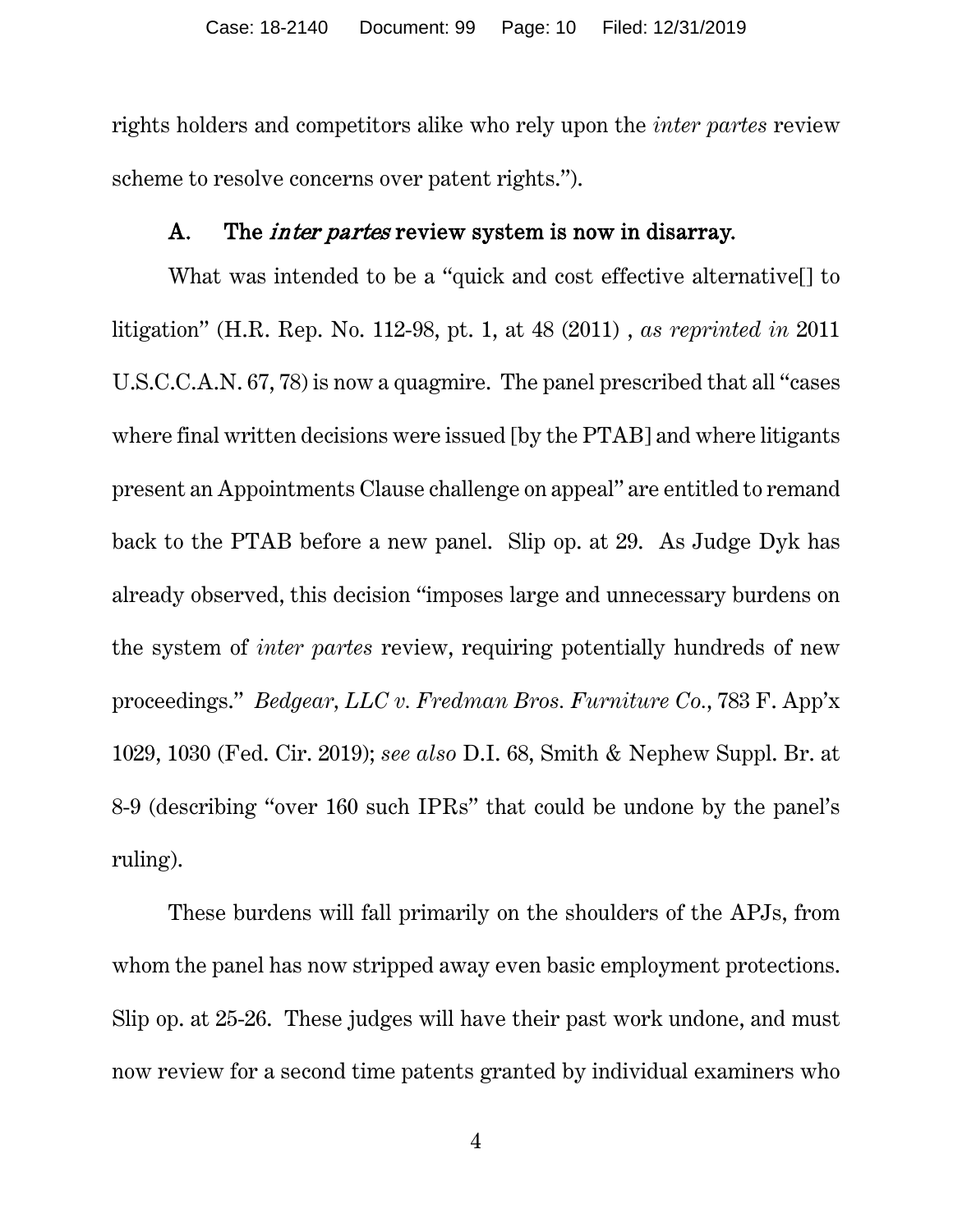enjoy more autonomy and protection in issuing patents than the APJs charged with reviewing them.

While it is clear that the number of IPRs subject to remand is large, there remain many other unknowns. As an initial matter, it is unclear when on appeal a party must raise the constitutional issue to be entitled to a remand, with many parties now clamoring for remands even where they did not raise the issue in their opening briefs. *E.g.*, *Customedia Techs., LLC v. Dish Network Corp.*, No. 2019-1001, D.I. 61 (raising issue in motion to reconsider (recently denied with a dissent, D.I. 63)) (Fed. Cir. 2019); *Sanofi-Aventis Deutschland GmbH v. Mylan Pharm., Inc.*, Nos. 2019-1368, 2019- 1369, D.I. 63 (Fed. Cir. 2019) (raising issue in petition for *en banc* rehearing following panel's holding that request for remand was waived).

Furthermore, did the APJ appointments become constitutional upon issuance of the panel's decision, such that PTAB decisions after that date are not subject to automatic remand? Or "[i]s it . . . when the mandate issues, when en banc review is denied, when certiorari is denied, or (if there is an en banc proceeding) when the en banc court affirms the panel, or (if the Supreme Court grants review) when the Supreme Court affirms the court of appeals decision?" *Bedgear*, 783 F. App'x at 1034 n.8.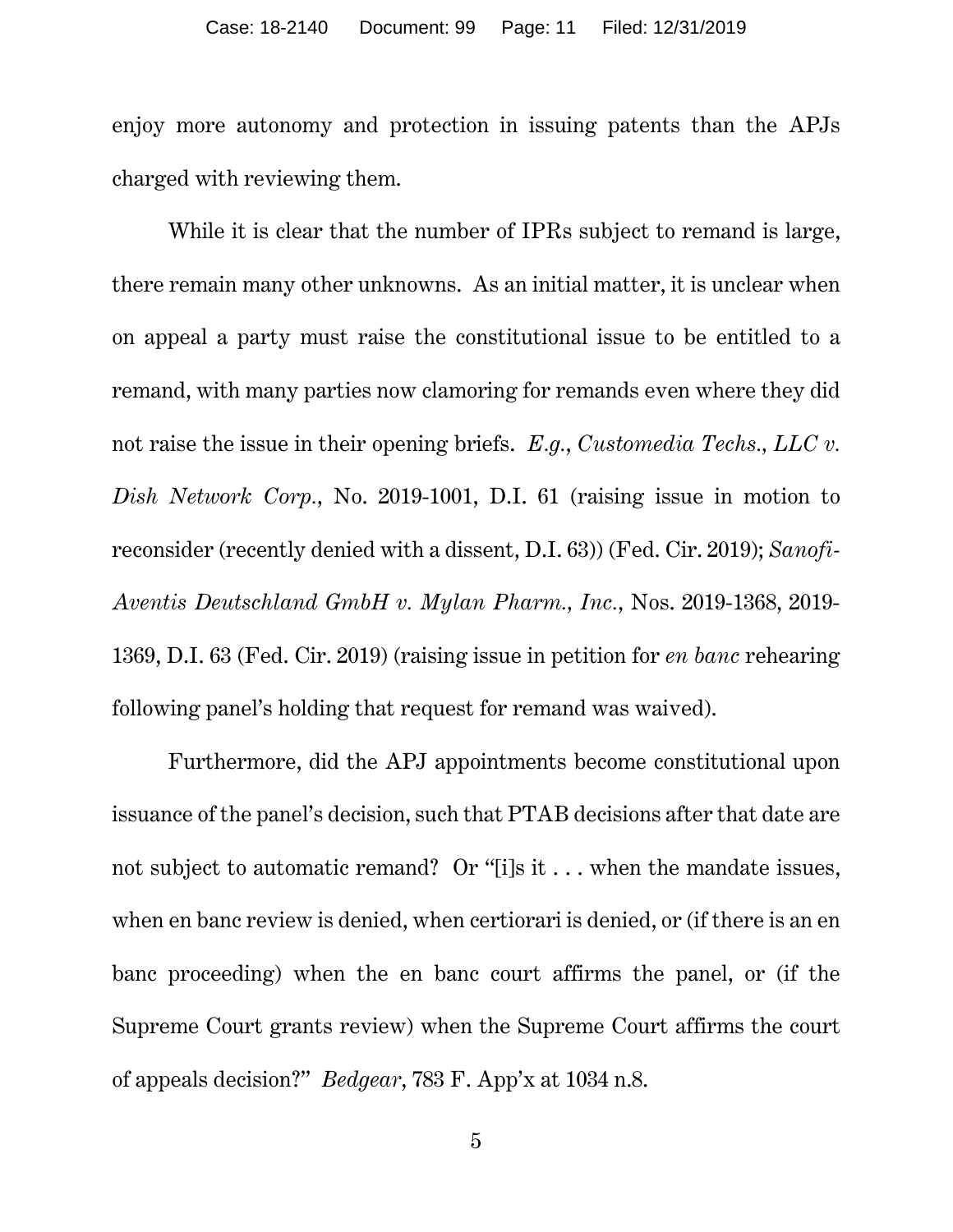Finally, upon remand, the scope of further proceedings is amorphous: the panel left it to "the Board's sound discretion" to decide whether a given remand should proceed on the already-developed record, or whether "additional briefing" or even "reopen[ing] the record" entirely is appropriate. Slip op. at 30.

The uncertainty generated by all of these open questions is heightened further by potential disagreement with the panel's ruling by other judges of this Court. Notably, at least one panel has questioned whether, even if this panel correctly found a constitutional defect, the new proceedings envisioned might still be invalid. *See Polaris Innovations Ltd. v. Kingston Tech. Co.*, No. 2018-1768, D.I. 90 at 2, (Fed. Cir. Nov. 8, 2019) (ordering supplemental briefing to "address[] the constitutional questions raised in these cases," including whether the panel's purported solution "sufficiently remedies the alleged unconstitutional appointment at issue" and, if so, whether it "obviates the need to vacate and remand for a new hearing, given the Supreme Court's holdings on the retroactive application of constitutional rulings").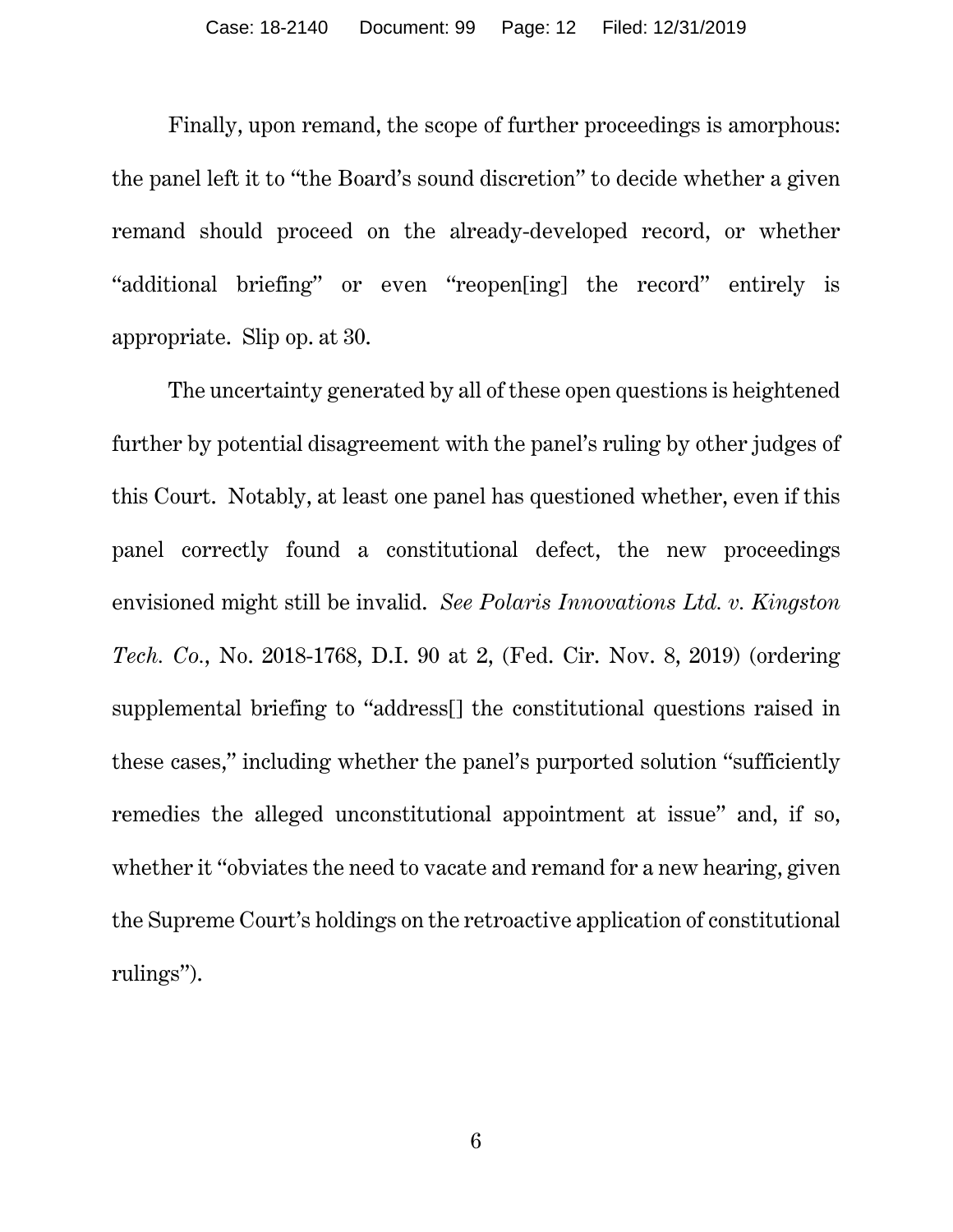## <span id="page-12-0"></span>B. Generic and biosimilar manufacturers, and the public, are particularly harmed by the uncertainty.

The uncertainty engendered by the panel's ruling is particularly injurious to AAM's members and the patients who benefit from their products. The aim of AAM's members is to bring affordable, lower-cost generic and biosimilar medicines to patients. At-risk launches—where a generic company launches its product prior to resolution of patent issues at the risk of incurring damages should infringement liability ultimately be found—are already a perilous, time-sensitive proposition. Because AAM members provide drugs at much lower costs than their brand-name competitors, the potential responsibility to compensate a brand-name drug patent holder for loss of large profits oftentimes keeps generic drugs off the market pending resolution of patent issues. *Cf.* IMS Institute, *Price Declines After Branded Medicines Lose Exclusivity in the U.S.* at 2 (Jan. 2016) (describing how typically "[g]eneric drugs greatly reduce the price of medicines" upon market entry), *available at* https://www.iqvia.com/- /media/iqvia/pdfs/institute-reports/price-declines-after-branded-medicineslose-exclusivity-in-the-us.pdf; FDA, *Generic Competition and Drug Prices: New Evidence Linking Greater Generic Competition and Lower Generic*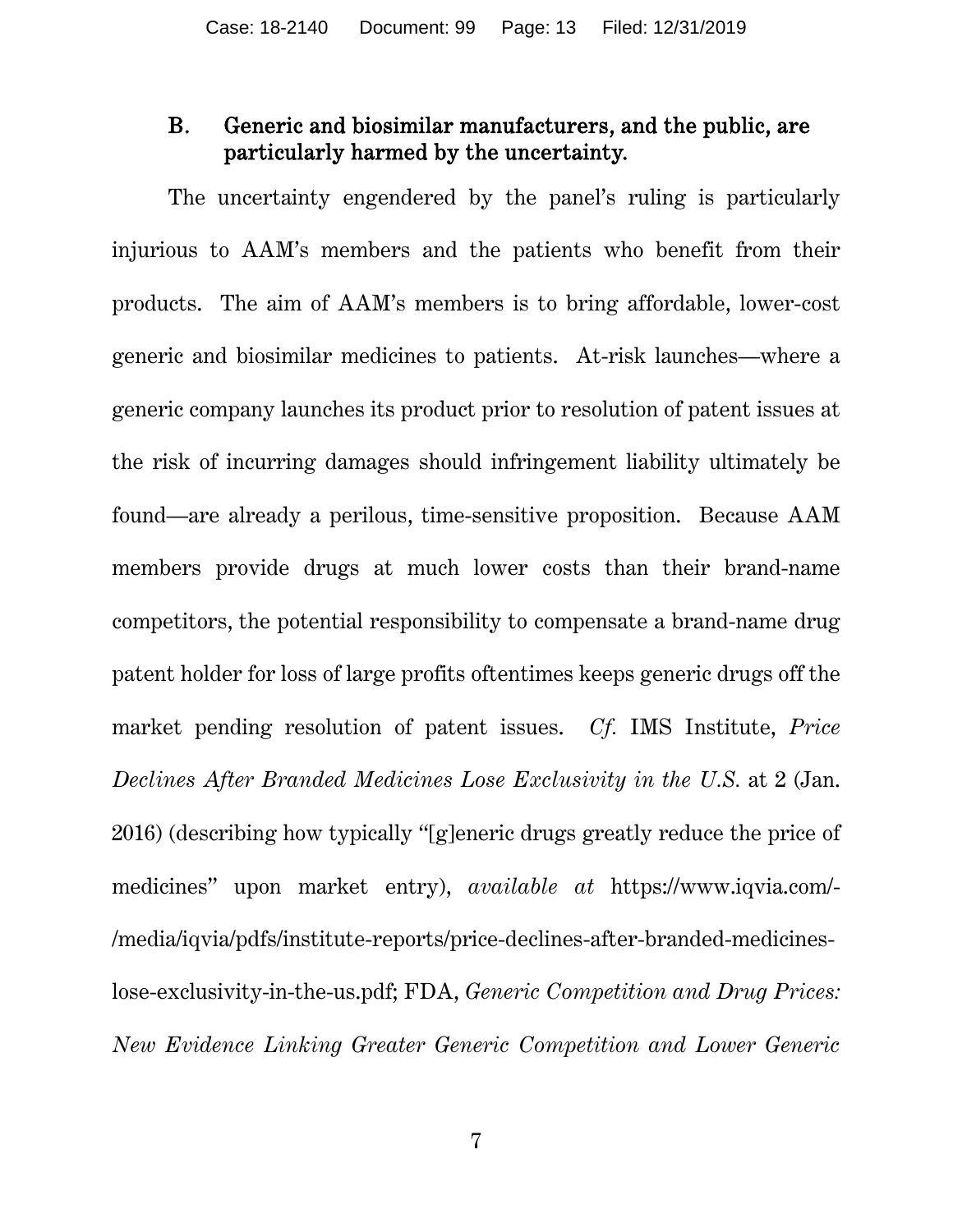*Drug Prices* at 2-3 (December 2019), *available at* https://www.fda.gov/media/133509/download.

On the heels of the panel decision, however, brand-name drug manufacturers are now seizing on the panel's decision to urge remand for new IPR proceedings. *E.g.*, *Amgen Inc. v. Iancu*, No. 2019-2171, D.I. 22 at 70-71 (Fed. Cir. 2019); *Sanofi-Aventis Deutschland GmbH*, Nos. 2019-1368, 2019-1369, D.I. 63 at 2-3, 6-14; *see also Dr. Reddy's Labs., Inc. v. Horizon Pharma USA, Inc.*, No. IPR2018-00272, D.I. 75 (P.T.A.B. 2019). If these requests are granted, there could be at least another twelve months of proceedings regarding the validity of the challenged patents, during which time patients are deprived of more affordable medicines. *See* Office Patent Trial Practice Guide, 77 Fed. Reg. at 48,756-48,757 (Aug. 14, 2012) (setting forth twelve-month timeline from institution of review to final decision).

In essence, the panel's decision could effectively amount to an unwarranted extension of the thirty-month statutory stay of FDA approval to which generic pharmaceutical manufacturers are subject upon commencement of patent litigation. Generic pharmaceutical manufacturers typically seek to have an IPR completed by the time the stay is lifted, but now, faced with a new round of IPR proceedings, generics may have to wait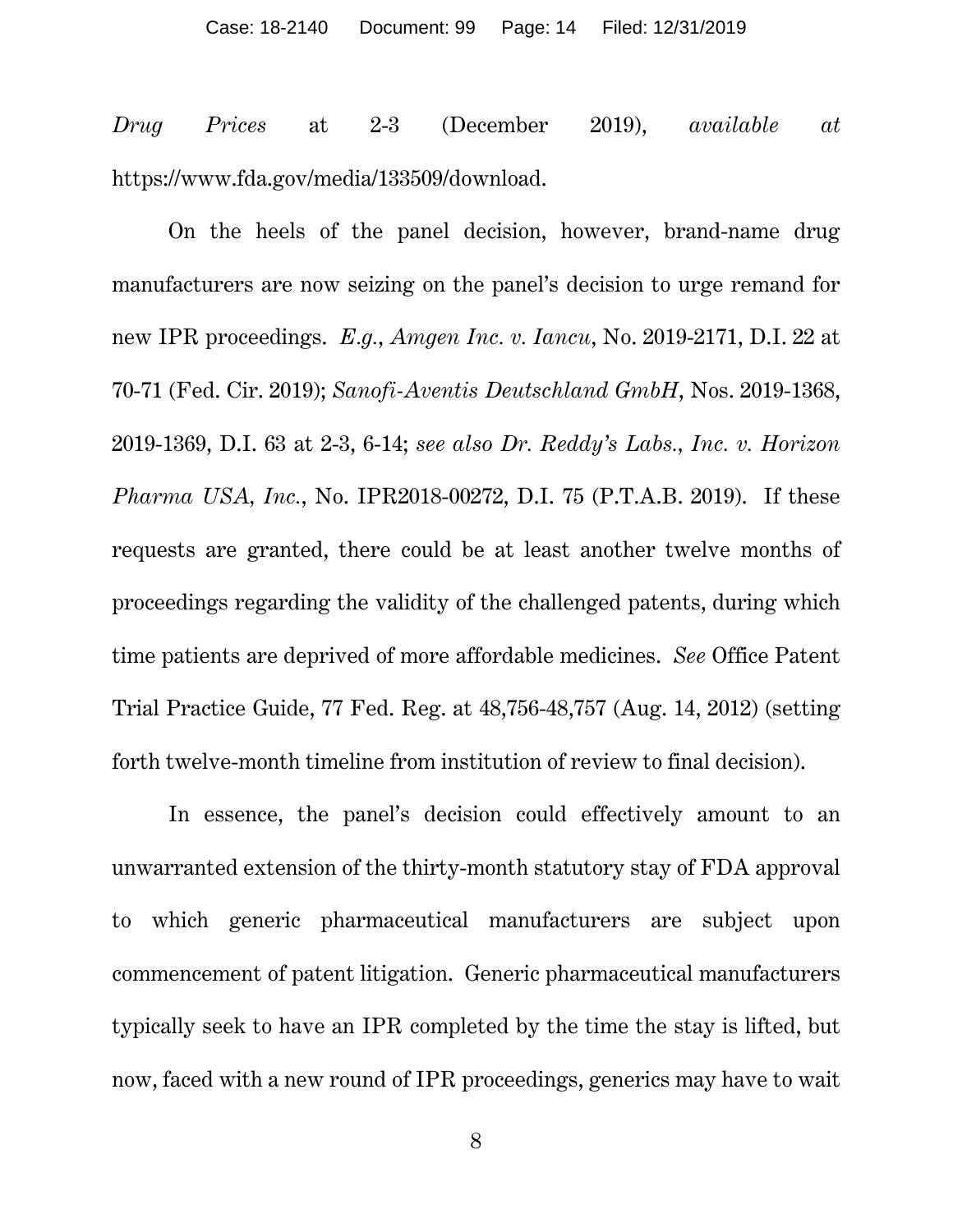at least another twelve months for clarity on patent issues, or else face the proposition of a perilous at-risk launch. This turns the purpose of an IPR on its head, transforming an intended "quick and cost effective" (*supra* p. 4) proceeding into yet another tool for delay by brand-name drug patent holders.

## <span id="page-14-0"></span>II. Even If There Were A Constitutional Violation (And There Was Not), The Panel's Remedy Is Overly Broad.

In ordering new PTAB panels to hear each and every case "where final written decisions were issued and where litigants present an Appointments Clause challenge on appeal" (slip op. at 29), the panel hung its hat on the tail ends of the Supreme Court's *Lucia* decision. In *Lucia*, after finding an Appointments Clause violation with respect to administrative judges at the SEC, the Court chose to "add today one thing more" and require that "another ALJ (or the Commission itself) must hold the new hearing to which Lucia is entitled." *Lucia v. SEC*, 138 S. Ct. 2044, 2055 (2018). The panel here stretches *Lucia* well past its breaking point.

First, *Lucia* sought to ensure an "incentive to raise Appointments" Clause challenges . . . by providing a successful litigant with a hearing before a new judge." *Id.* at 2055 n.5 (internal quotation marks and alterations omitted). But this incentive should apply only once—after the first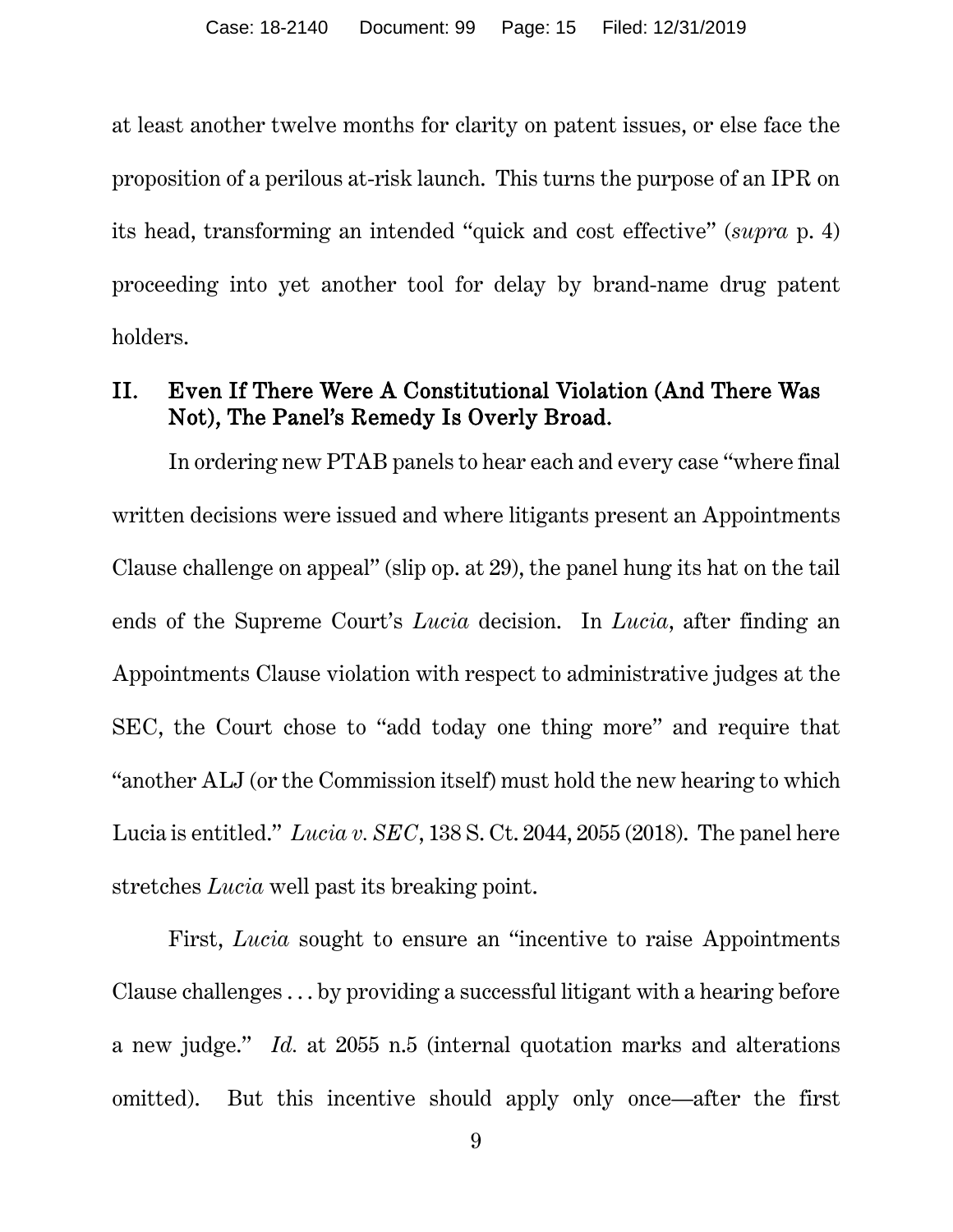Appointments Clause challenge, there need not be any incentive for scores of other parties to copy the same argument. Thus, the panel's remedy of a new PTAB panel on remand should apply to one party only. At this time, that party is Arthrex, though perhaps there is a more deserving challenger—as the government and Smith & Nephew have explained, Arthrex's argument appears to have been lifted verbatim from another party (Polaris) that raised the argument earlier. (D.I. 68 at 9-10; D.I. 77 at 11-14.) Regardless, only one challenger, not many, is entitled to the special remedy of a new panel on remand.[2](#page-15-0)

Second, even if more than one party is entitled to a new PTAB panel on remand, parties who failed to raise the issue below should not be so entitled. Here, the panel chose to excuse Arthrex's failure to raise its Appointments Clause challenge before the PTAB because the panel deemed this an "exceptional case." Slip op. at 5. But, again, the multitude of followon cases cannot also be exceptional. If a party did not raise a challenge before the PTAB, it has waived the right to enjoy the benefits of the

 $\overline{a}$ 

<span id="page-15-0"></span><sup>2</sup> AAM members know well that an incentive to challenge is enjoyed by only the party who is first in line: to encourage challenges to drug patents, the Hatch-Waxman Act offers a six-month period of generic exclusivity to the first challenger(s). 21 U.S.C. §  $355(j)(5)(B)(iv)(I)$ . Subsequent challengers receive no such award.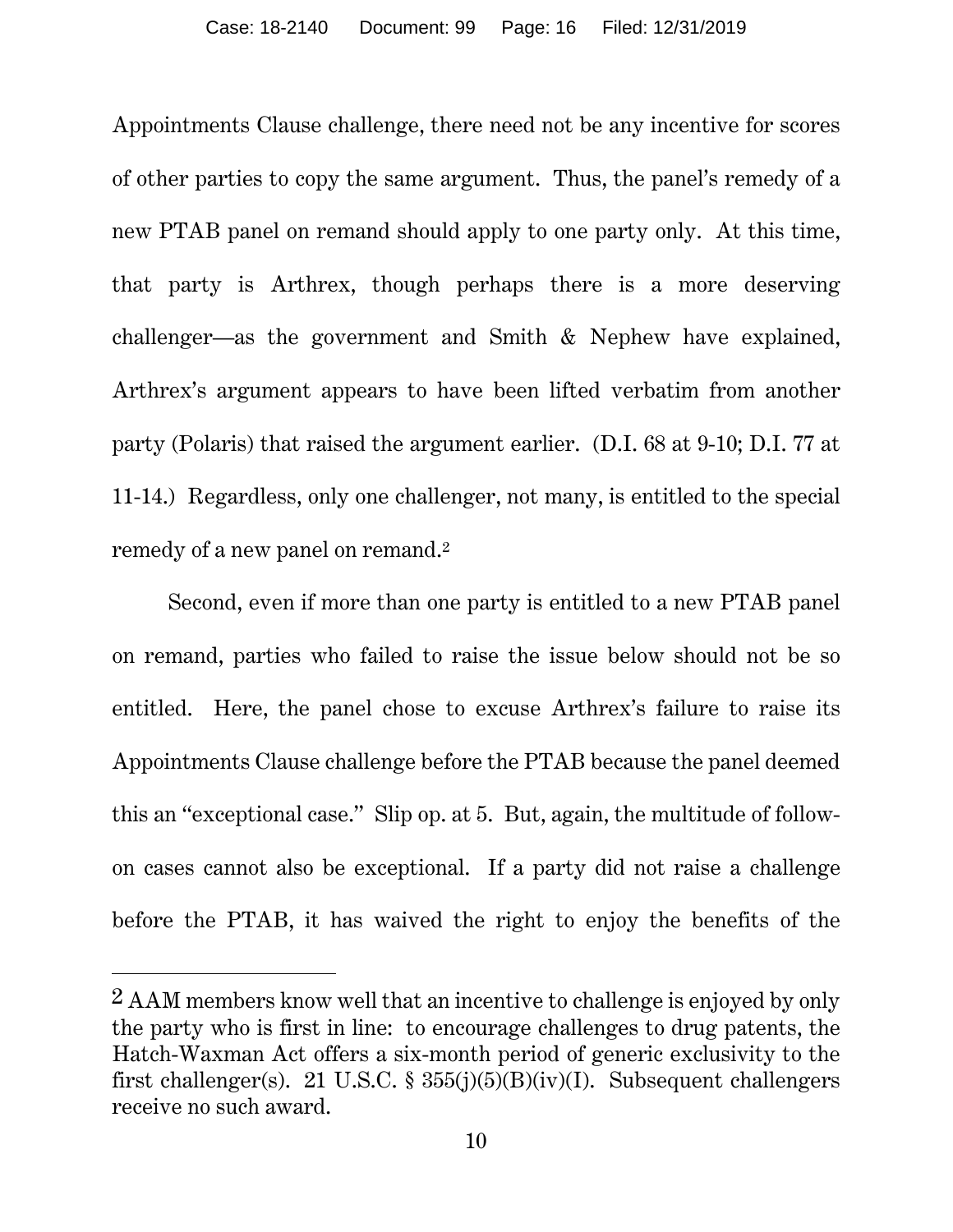challenge now. *See* slip op. at 4 (acknowledging the general rule that "a federal appellate court does not consider an issue not passed upon below" (quotation marks omitted)).

Thus, even if a constitutional defect exists (and it does not), its remedy should not engulf a vast array of PTAB decisions, including those involving AAM members. AAM urges *en banc* review to remove a source of substantial uncertainty on the patent landscape.

### **CONCLUSION**

<span id="page-16-0"></span>For the foregoing reasons, AAM requests that this Court undertake *en banc* review to vacate the panel's ruling.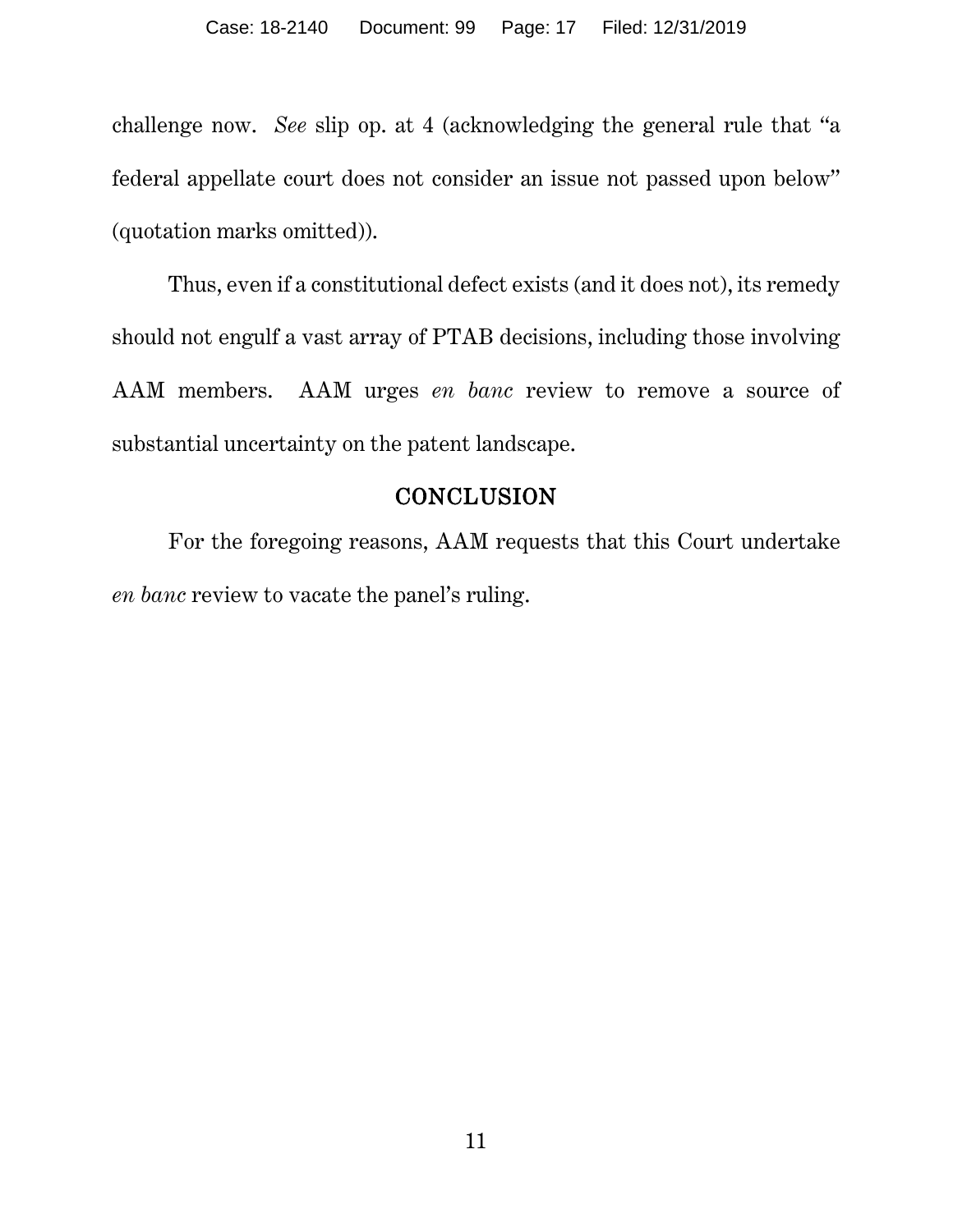Case: 18-2140 Document: 99 Page: 18 Filed: 12/31/2019

Respectfully submitted,

Dated: December 30, 2019 /*s/ Matthew S. Hellman* 

Jeffrey K. Francer ASSOCIATION FOR ACCESSIBLE MEDICINES 601 New Jersey Ave., N.W. Ste. 850 Washington, D.C. 20001 Telephone: (202) 249-7100 Jeffrey.Francer@accessiblemeds.org Matthew S. Hellman JENNER & BLOCK LLP 1099 New York Ave. NW, Ste. 900 Washington, DC 20001 Telephone: (202) 639-6000 mhellman@jenner.com

Yusuf Esat JENNER & BLOCK LLP 353 N. Clark Street Chicago, IL 60654-3456 Telephone: (312) 222-9350 yesat@jenner.com

*Counsel for* Amicus Curiae *Association for Accessible Medicines*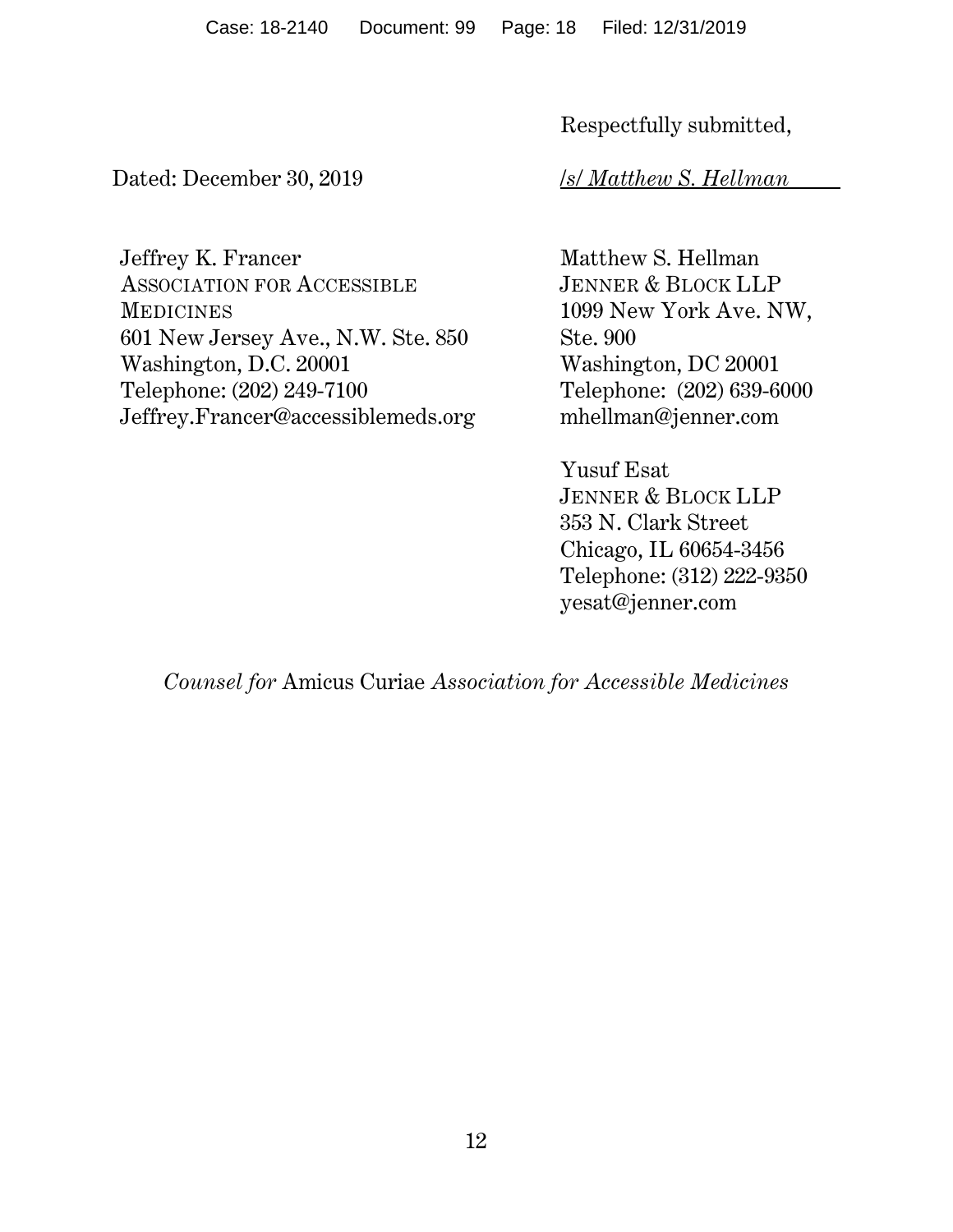## CERTIFICATE OF SERVICE

I hereby certify that on December 30, 2019, I caused the foregoing brief to be electronically filed with the Clerk of the Court for the United States Court of Appeals for the Federal Circuit by using the CM/ECF system, which caused a copy of the foregoing to be delivered by electronic means to counsel of record.

#### /*s/ Matthew S. Hellman*

Matthew S. Hellman JENNER & BLOCK LLP 1099 New York Ave. NW, Suite 900 Washington, DC 20001 Telephone: (202) 639-6000 mhellman@jenner.com

*Counsel for Amicus Curiae Association for Accessible Medicines*